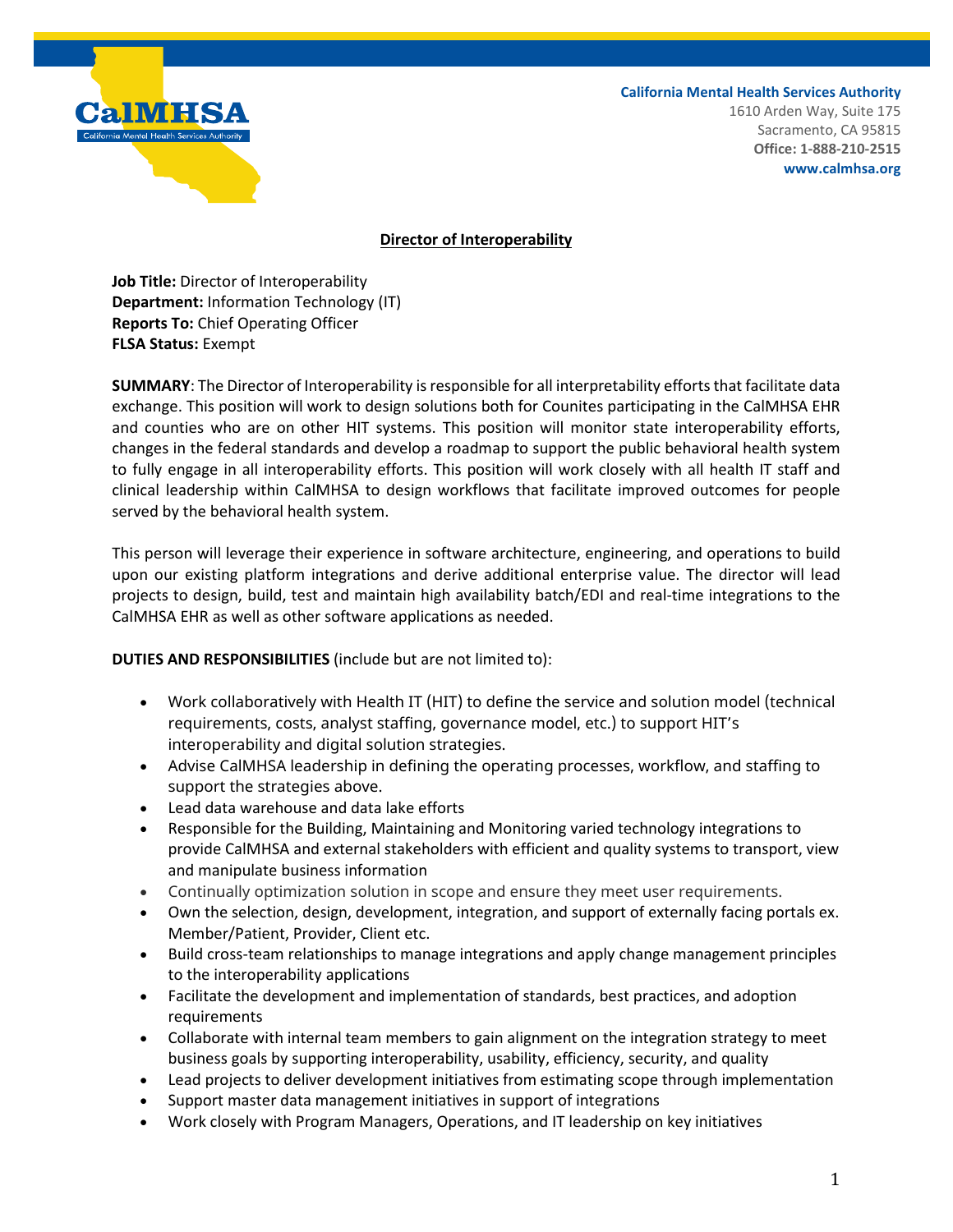

**California Mental Health Services Authority** 1610 Arden Way, Suite 175 Sacramento, CA 95815 **Office: 1-888-210-2515**

**www.calmhsa.org**

- Maintain proficiency in cutting edge interoperability technologies and processes through regular training
- Perform other related duties as assigned

## **QUALIFICATIONS – EDUCATION and/or EXPERIENCE:**

- Requires a bachelor's degree in Computer Science, Engineering, or related field. Advanced degree a plus, but not required
- 5+ years of experience in the development of enterprise software solutions
- Experience with Java, Relational databases, Containers, and AWS
- Healthcare interoperability HL7 FHIR, Electronic Health Records (EHR), APIs/Webservices experience required
- Experience communicating complex technology concepts to non-technology stakeholders
- Demonstrated experience working with health plans, provider systems and government programs (Medicare and Medicaid)
- Demonstrated track record of executing a technology product or service and moving successfully from inception through implementation
- An action-oriented personality with an entrepreneurial mindset who can work within an evolving environment and communicate with people at all levels of the organization
- Demonstrated ability to work in a fast-paced environment and manage multiple priorities and deadlines
- Ability to exercise considerable judgment, maintain confidentiality, and act in a diplomatic manner
- Ability to work with peers in a team environment and an excellent facilitator
- Excellent organizational, project delivery, business & operational management, and project management experience
- Strong understanding of confidentiality rules governing PHI.
- Has a strong desire to succeed in the face of adversity and demonstrates the willingness to push through challenges associated with changes and new business development.
- Must be willing to travel/commute, when necessary.
- Technical knowledge of healthcare interoperability, HL7 FHIR, Electronic Health Records (EHR), APIs/Webservices
- Demonstrated ability to visualize, plan, develop, test, and deploy software solutions
- Demonstrated ability to translate strategy and roadmaps into implementation and realized business value
- Dedicated, hardworking employee who achieves maximum efficiency and productivity with little supervision

**LANGUAGE SKILLS and MATHEMATICAL SKILLS -** Demonstrate the ability to read, comprehend, and respond appropriately through written or verbal form; demonstrate tactfulness when communicating including internal communication with staff members of all levels; ability to communicate with a variety